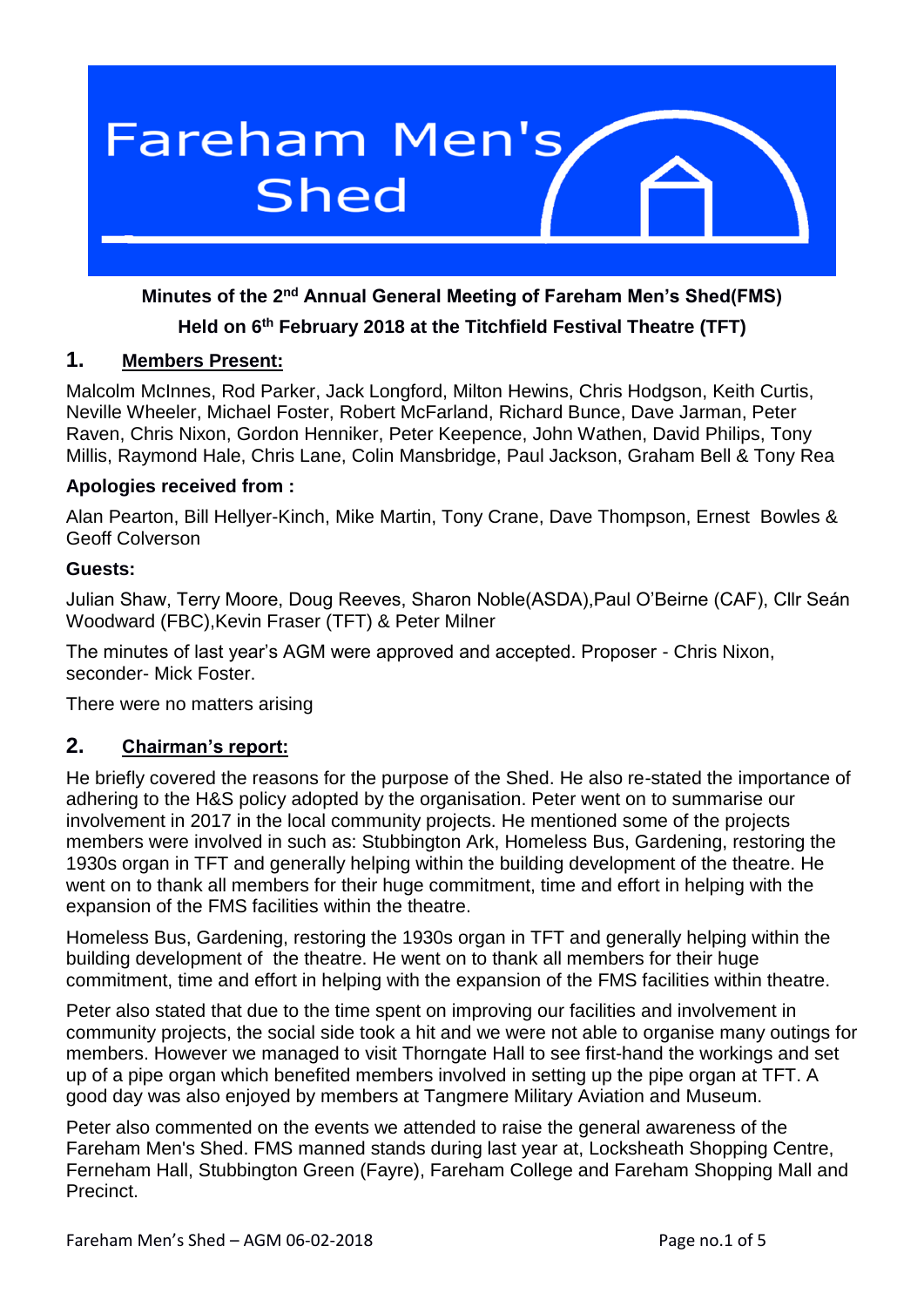On membership, Peter reported our numbers continues to grow with the vast majority of current members renewing. There are also a number of new members waiting to join.

Peter concluded by thanking all members for their efforts and commitment during the last year and reminded the meeting of the challenge we face in going for charitable status. He also stated that an EGM will be called at some point when we are ready to change over to Charitable status.

## **3. Community Action Fareham's Report:**

Paul O'Beirne expressed his delight at the massive progress that has been made in the relatively short time since the Shed had its very first meeting.

He praised the committee for their organisational skills and commitment to meet on a regular basis and ensuring progress was maintained by tracking actions and carrying out plans. He also stated that it came as no surprise that FMS were going for CIO (charitable incorporated organisation) status. He stated that all the current governance will have to be reviewed and aligned with the requirements of the CIO. However once this was achieved FMS could greatly benefit from donations made by local businesses. Paul reminded the meeting of the need to volunteer for other roles in the community and to encourage members to spread the word among friends, relatives and neighbours. He concluded, by thanking members for taking on the development of the FMS and stated that at some future date he hopes to join the organisation.

# **4. Titchfield Festival Theatre's Report:**

Kevin Fraser stated that it was a great pleasure and a wonderful opportunity to have the Shed on site. He was very happy how FMS has integrated and worked with other volunteers and theatre staff in the development of the site. He gave some examples of the help he received i.e. putting up walls, laying carpet, setting up the pipe organ and general help with theatre production sets.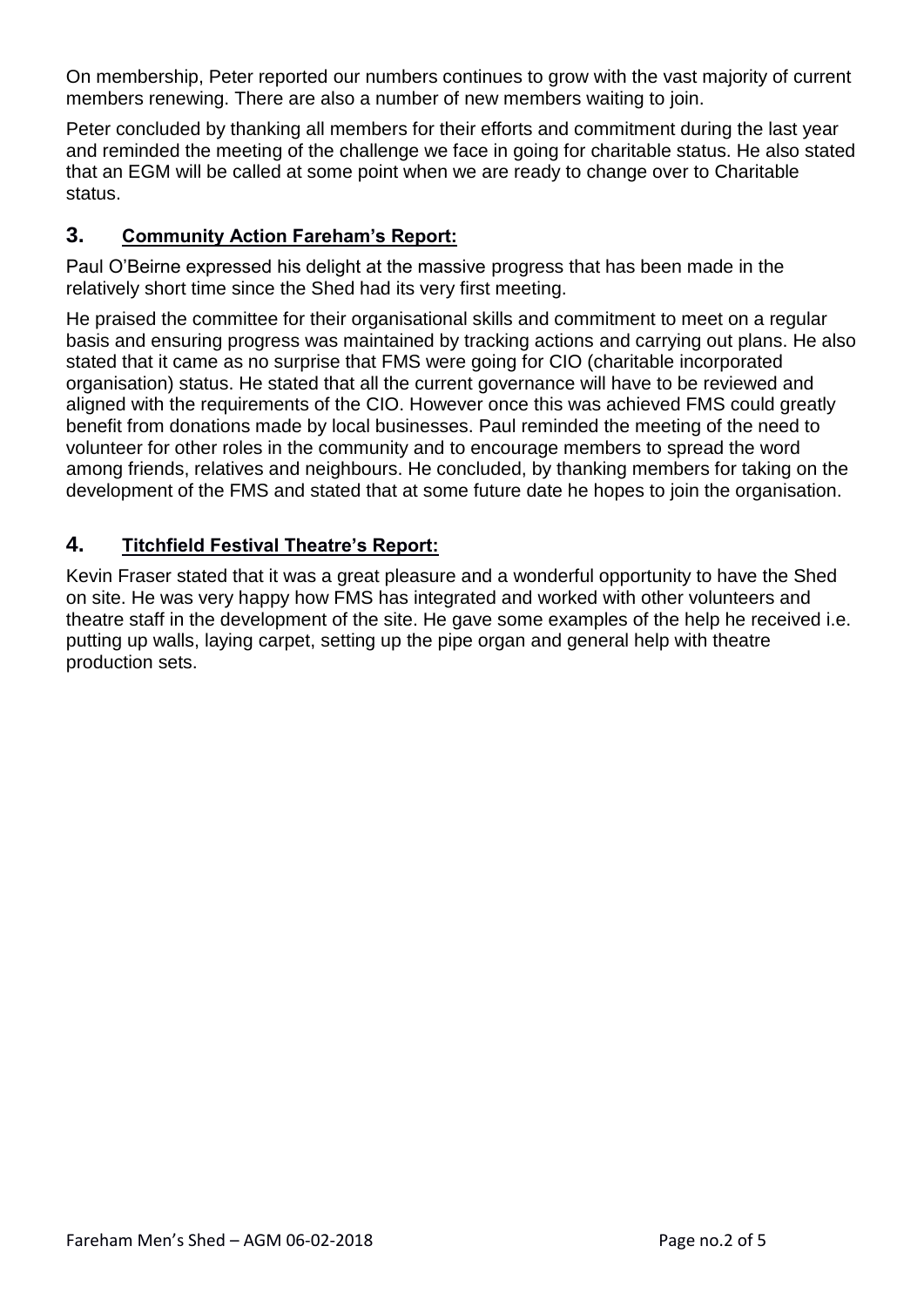He stated that he sees the members as his friends and hopes that the relationship continues to grow. Kevin informed the meeting of some key improvements in the pipe-line which are: new and improved toilets facilities and much improved frontage of the building. He thanked the members for being true gentlemen and is looking forward to FMS's continued support.

# **5. Treasurer's Report:**

Chris produced a detailed accounts sheet which was circulated to all members present. He went on to explain the major entries on monies received and expenses incurred during the year. He was very pleased with the positive responses he received from applications on applying for grants/donations.

He also stated that a contribution from members of £1 per week for teas and coffees was also an important source of income and reminded members to ensure this donation continued with regularity. He went on to say that, given the average attendance per week last year, these funds were down by £200.

On membership, he reported that we had 34 members with 3 to 4 people waiting to join. He also hoped that by the end of the year there would be 55 paid up members. He also stated the need to encourage more retired men to join the Shed so that they have somewhere to meet, socialise and pass on their skills and could also help to combat loneliness.

Chris also advised the meeting that due to increases in the rent and insurance, he recommended an increase to the annual subscriptions to cover the bulk of these costs. He went on to explain that these expenses could not be covered from grants/donations as these are only and granted for specific tools/project improvements.

A vote of thanks to Chris was suggested from the floor for an excellent detailed report and explanation.

### **6. Rule changes:**

Rule 2.ix - Adding the Safeguarding statement to our Rules. Paul O'Biern suggested a minor change to the wording.

This was accepted. Voting to accept was 24-0

Rule 3.i - Add the following "Members and prospective members must be able to take care of themselves whilst on the SHED's premises". This was accepted. Voting to accept was 24-0

Rule 4.iv - Proposal to increase Membership Fees with immediate effect to £50

1 The Membership Fee shall be £50 for members joining between January and August. Members joining on/after September 1st pay £5 per complete month. Proposer - Chris Hodgson, Seconder - Rod Parker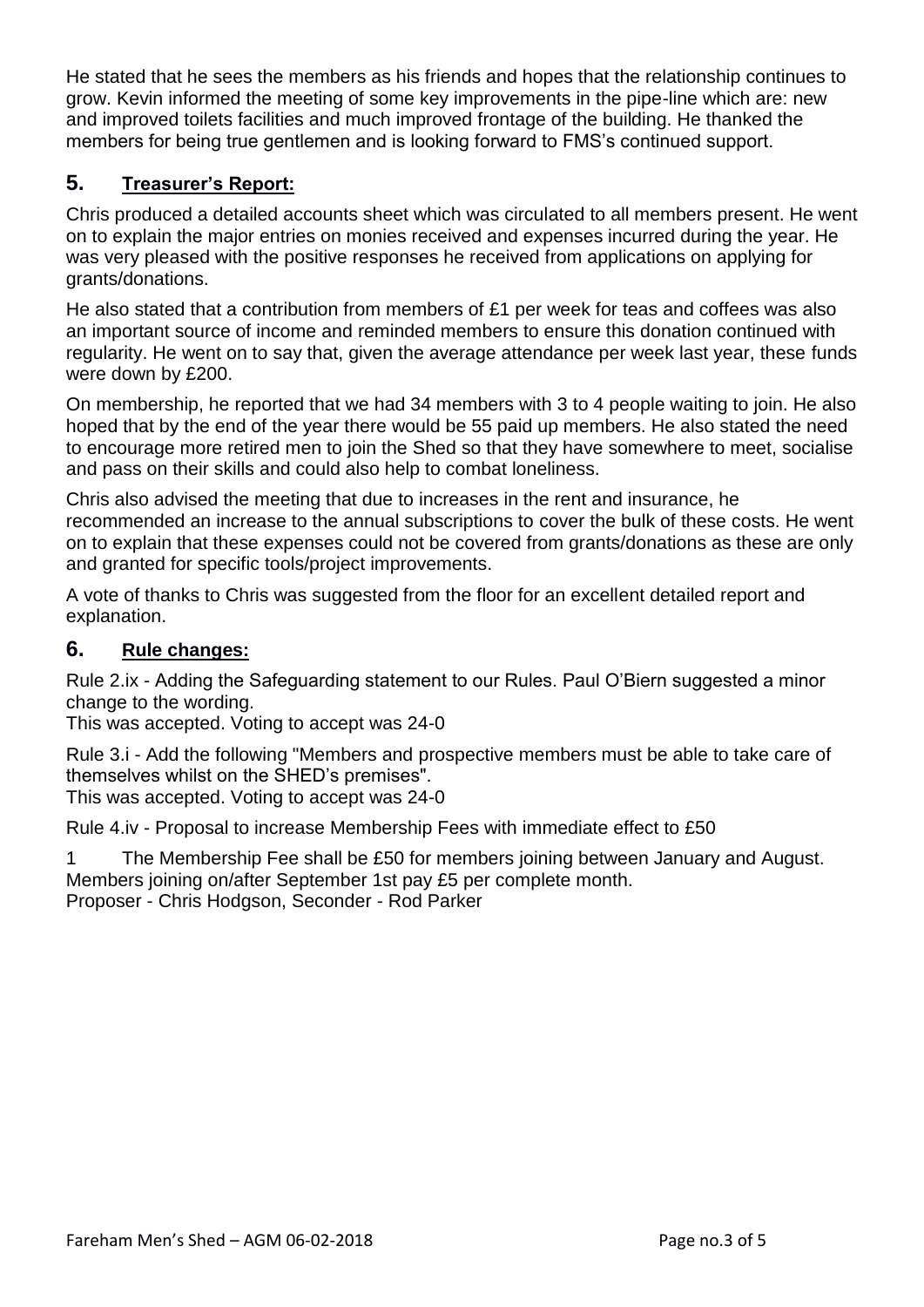2 The Membership Fee shall be £50 for members joining in January or February. Members joining on/after March 1st pay £5 per complete month.

Proposer - Gordon Henniker, Seconder - Peter Keepence

3 The Membership Fee shall be £50 for members joining in January or February. Members joining on/after March 1st pay £5 per complete month with immediate effect but not retrospectively. Plus a change to rule to 4.vi to include…. In case of hardship the subscription may be REDUCED or waived at the discretion of the committee. Proposer - Chris Nixon, Seconder - Gordon Henniker

Counter Proposal 3 was voted on - Result 17 in favour 7 against. As the majority voted for this proposal, Counter proposals 1 & 2 were not voted on.

Rule 4.vii Amend Prospective members grace period to 'two visits'. This was accepted. Voting to accept was 24-0.

Rule 20.i Remove from rules Fareham's Men's Shed 'Will be insured against personal injury. This was accepted. Voting to accept was 24-0.

| <b>Position</b>                | <b>Nomination</b>         | <b>Proposer</b>           | <b>Seconder</b>           | <b>Votes/Result</b> |
|--------------------------------|---------------------------|---------------------------|---------------------------|---------------------|
| Chairman                       | Peter Raven               | <b>Neville</b><br>Wheeler | <b>Mick Foster</b>        | 24-0/Elected        |
| <b>Vice Chairman</b>           | <b>Mick Foster</b>        | Peter Raven               | Chris Hodgson             | 24-0/Elected        |
| Secretary                      | <b>Milton Hewins</b>      | <b>Chris Nixon</b>        | Chris Hodgson             | 24-0/Elected        |
| <b>Treasurer</b>               | Chris Hodgson             | <b>Rod Parker</b>         | Peter Raven               | 24-0/Elected        |
| <b>Membership Secretary</b>    | <b>Neville</b><br>Wheeler | Peter Raven               | <b>Mick Foster</b>        | 24-0/Elected        |
| <b>Social Secretary</b>        | Vacant                    |                           |                           |                     |
| <b>Craft Centre Officer</b>    | <b>Rod Parker</b>         | Chris<br>Hodgson          | Peter Raven               | 24-0/Elected        |
| Deputy Craft Centre<br>Officer | Vacant                    |                           |                           |                     |
| <b>H&amp;S Office</b>          | John Wathen.              | Peter Raven               | <b>Neville</b><br>Wheeler | 24-0/Elected        |
| <b>IT Officer</b>              | <b>Chris Nixon</b>        | Chris<br>Hodgson          | <b>Milton Hewins</b>      | 24-0/Elected        |
| <b>Sales Officer</b>           | <b>Richard Bunce</b>      | <b>Chris Nixon</b>        | Chris Hodgson             | 24-0/Elected        |

### **7. Election of Officers-** Below are the results of the election

The two vacant offices of Deputy Craft Centre Officer and Social Secretary. As no nominations were received, it was decided that the committee will jointly cover these positions.

A vote of thanks was recorded for Bob McFarland the previous Crafts Centre Officer for all the hard work and dedication he put in to get the work shop functioning in a safe and efficient manner.

# **8. Any Other Business:**

An opportunity was provided for our guests, Cllr. Séan Woodward and Sharon Noble from ASDA to say a few words.

# **9. Sharon Noble's Comments:**

Congratulated the Shed on its facilities and was very complimentary with the platform we provide for retired men to meet, learn and socialise. She stated the it was a much needed place for men to attend to combat loneliness. Sharon also stated that there were other ways ASDA